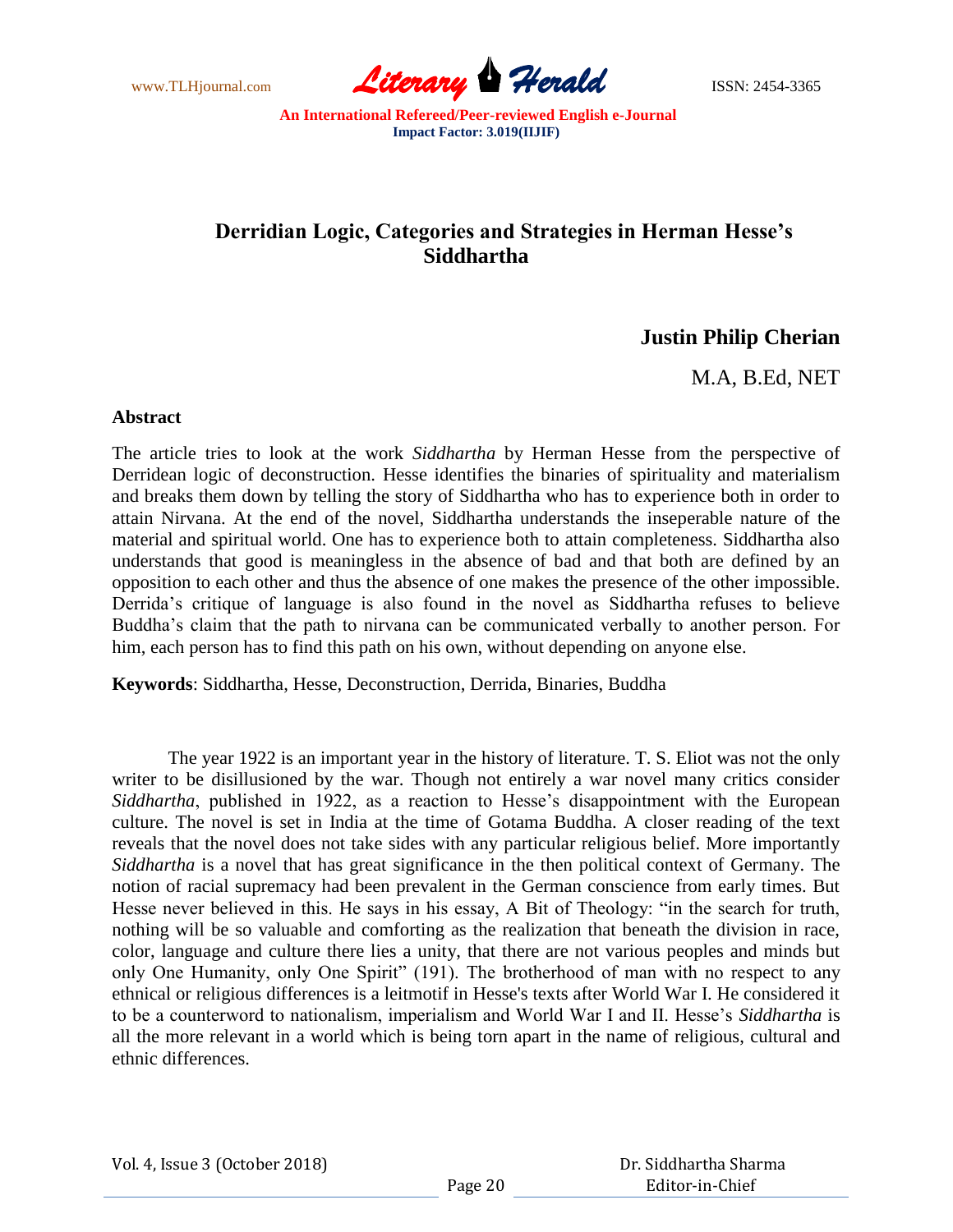

Hesse had a deep respect for Eastern philosophy and spirituality. His problem with Western spirituality and religion was that it was rigid and did not accommodate personal differences or needs. In Christianity standardization often took place. Something is good or else it is bad. Everything is divided into polar opposites. But post-structuralism proved that this was wrong. Good cannot be defined without reference to bad and bad cannot be defined without reference to good. Therefore good can never be completely good and bad can never be entirely bad. Hesse expresses this idea in the novel. Eastern philosophy also provided some relief from the constrictions of Western thought. It celebrated multiplicity, variations and contradictions. Western world was predetermined that their culture was superior and hence they considered it as the yardstick for evaluating other cultures. Hesse criticized this Euro-centrism which permeated all aspects of Western philosophy and life. It is here that Hesse"s arguments bear a close resemblance to that of Derrida's. Derrida also criticized the 'othering' of foreign cultures by the Europeans.

Derrida understood that even when the Europeans tried to study other cultures they made the same kind of mistakes. Their interest in other cultures did not arise out of their respect for those cultures rather they wanted to show the superiority of European culture over other cultures. Even those scholars who did not have this attitude made the mistake of considering the European culture as the yardstick when they studied other cultures. Thus their studies also were tilted in favour of European culture even though it was unintentional to a certain extent. Hesse however was different in this respect. His treatment of Asian philosophy showed all the merits of this philososphy. He showed how they were superior to the European philosophy. European philosophy he thought was too narrow in its scope. Indian and Buddhist streams of thought accepted differences and deviations. This is what attracted Hesse to the East.

Hesse's criticism of Euro-centrism does not mean that he supports World-centrism. In Worldcentrism the entire humanity and its culture is taken as the centre. In such a view, life would be the ultimate reality that should be given priority over everything else. But Hesse does not believe in this idea. Human life or life in general is not the central point of the novel *Siddhartha*. The novel discusses both worldly life and spiritual life. But the answer that the novel provides to the question of ultimate reality is not life as such but a state of flux that denies all centres.

Hesse was against all forms of institutions and structures. His opposition to organized religion is just one example. All structures and organizations depend on a fixed centre for their existence. This fixity is something that Hesse does not advocate in his philosophy. Hesse is attracted to many ideologies and beliefs but he does not consider any one of them as perfect, nor does he claim that one is supreme to the other. Hesse was deeply influenced by Buddhism, but he does not believe that the Eightfold path will lead to salvation as Buddha promised. For Hesse there is no fixed path or rule that applies to all. As a person is unique, his path to salvation is also unique. Rigid structures only help in taking people further away from truth. What is needed is an open approach to different opinions and believes. Free play should be permitted in every discourse so that all opinions are accommodated. There should be no distinction as mainstream and variations.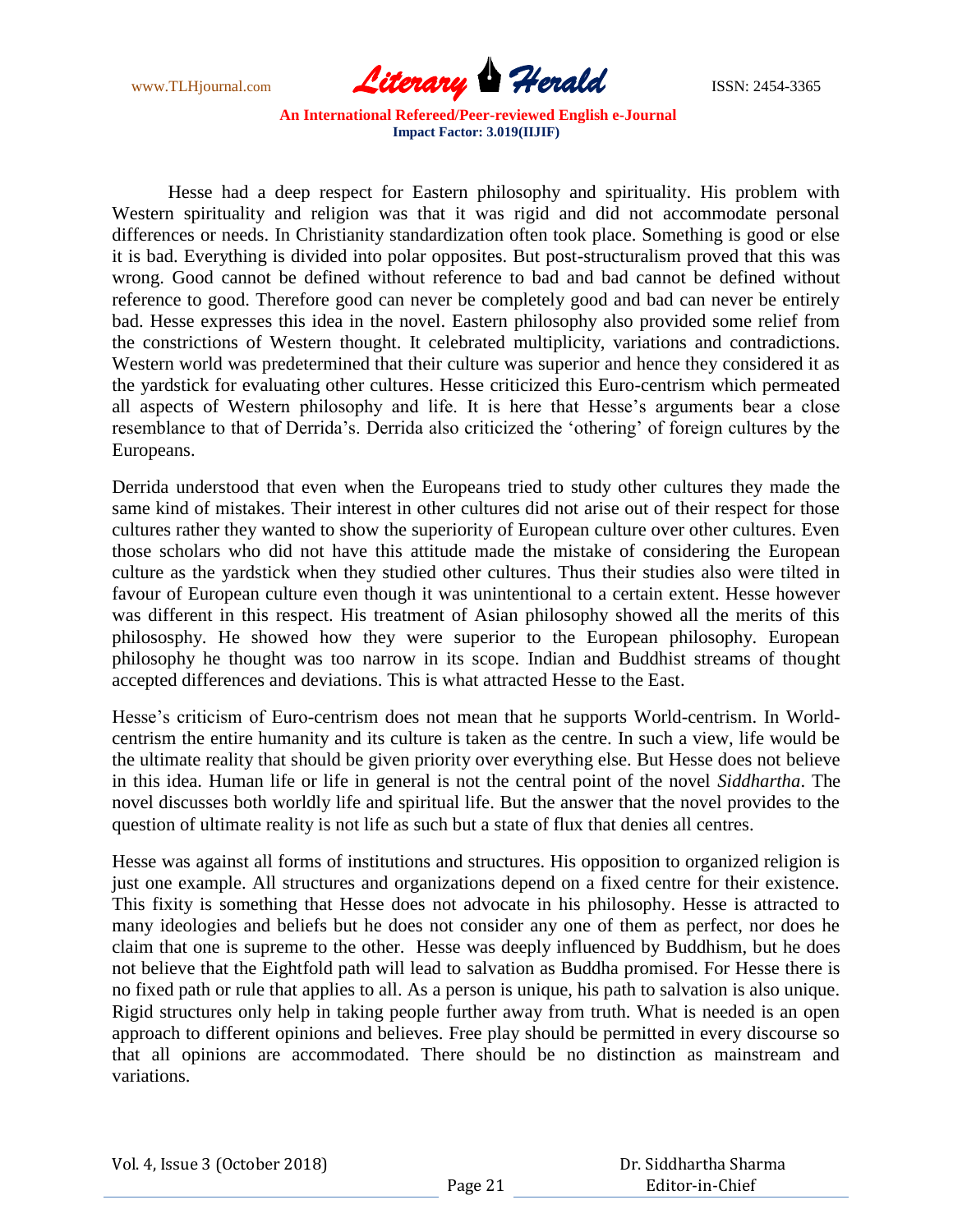

Another interesting theme in Siddhartha is the problem of language. It is one of the most important arguments of post-structuralism that language is not infallible. Hesse in many of his novels advocated that language was incapable of representing higher reality. In his 1917 essay, "Language", Hesse says, Language is "a shortcoming and residue that causes the poet more distress than anything else. At times he can actually hate it, indict it and curse it – or rather, himself, that he is born to work with this miserable tool" (27). In the same essay Hesse points out the exact problem that language poses to the writer, "He cannot use a single word that … does not simultaneously summon up alien, disturbing, hostile associations" (74). The writer is not able to convey what he wants to the reader.

T. S. Eliot refers to this problem in his work *Four Quartets*:

… Words strain,

Crack and sometimes break, under the burden,

Under the tension, slip, slide, perish,

Decay with imprecision, will not stay in place,

Will not stay still. (19)

"Signifieds" cannot stay in their place; they exchange position with signifiers as they cannot contain meaning when the process of signification is in full swing. The containers that are signifiers break under the strain of the meaning they carry. Although Derrida says in *Of Grammatology* "there is nothing outside of the text" (158), it does not point to the superiority of language. Aniket Jaaware in his book, *Simplifications: An Introduction to Structuralism and Post-structuralism,* that:

 This concentration on language has given some misleading impressions; that deconstruction says "everything is language", that deconstruction is deeply based on linguistics and so on. These are misleading impressions, for deconstruction is, with poststructuralism in general as well, deeply suspicious of the assurances that language gives us in our daily existence, and equally suspicious of the assurance that language gives philosophy. (418)

Another theme that we can find in Hesse is that of binaries. Hesse tries to reconcile the binary of worldly life and spirituality. In *Siddhartha* the protagonist learns that they are inseparable. They are both realities as well as illusions. One is not better than the other. By reversing the hierarchy of the binary opposites, Derrida proved that they are equal and related. Another thing that we see in *Siddhartha* is the rejection of wisdom as a transferable commodity. While Hesse focuses on the non-verbal nature of wisdom, Derrida talks about the constructed nature of knowledge and epistemology on the weak foundation of language.

A closer examination of the text of *Siddhartha* is needed to understand the similarities between the philosophies of Hesse and Derrida. The protagonist, Siddhartha meets Gotama

| Vol. 4, Issue 3 (October 2018) |         | Dr. Siddhartha Sharma |
|--------------------------------|---------|-----------------------|
|                                | Page 22 | Editor-in-Chief       |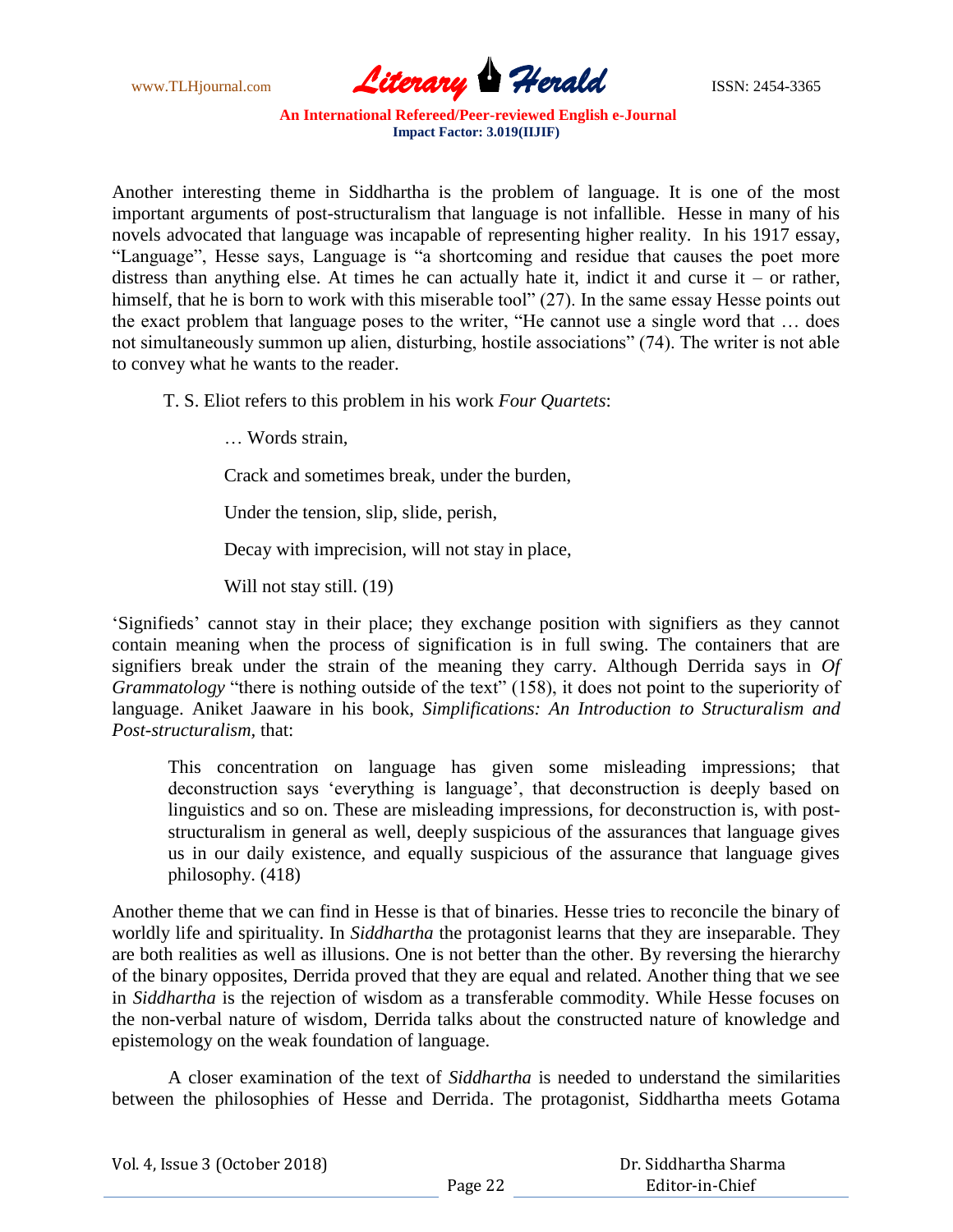

Buddha in Jetavana. The conversation between Gotama and Siddhartha is very crucial in the text. Siddhartha tells the exalted one: "you are presenting the world as a perfect chain, a chain which is never and nowhere broken, an eternal chain, the links of which are causes and effects" (Hesse 33). The words itself remind one of the structuralist way of thought. The importance given to causes and effects and the notion of an unbroken, completely perfect and explainable world is definitely a structuralist idea. Derridian world is much more broken, unexplainable and definitely not based on cause and effect. In fact in Derridian thinking cause can become effect and effect can become cause. As cause can be called a "cause" only if there is an effect, it can"t be said for sure which precedes which. Siddhartha finds a fault with Buddha"s teachings. He puts it thus:

 But according to your very own teachings, this unity and logical consistency of all things is nevertheless broken in one place. But through a small gap this world of unity is invaded by something alien, something which had not been there before, and which cannot be demonstrated and cannot be proven: these are your teachings of overcoming the world, of salvation. But with this small gap, with this small breach, the entire eternal and uniform law of the world is being smashed to pieces and is done away with. (34)

The way Hesse criticizes the teachings of Buddha reminds one of the way Derrida deconstructs Western episteme. Derrida points out the failure or inability of language and hence questions the validity of anything and everything that uses the base of language. Western episteme and metaphysics definitely takes the infallibility of language for granted. Hence by attacking the roots he brings down the grand old tree of Western episteme. Hesse also uses the same argument to confront Buddha"s teachings. As words and language cannot carry ultimate truths and realities Buddha cannot transfer the knowledge of enlightenment to his disciples through teachings for which he uses language and words.

By making his protagonist reject Buddha"s path Hesse makes it clear that he is against all forms of institutionalized religions. Logocentrism is one problem that he finds with these structures. Siddhartha tells Buddha:

"You have found salvation from death… it has not come to you by means of teachings! You will not be able to convey and share with anyone, oh venerable one, in words and through teachings what has happened to you in the hour of enlightenment!" (35). The futility of words is what echoes in Siddhartha's words. Again towards the end of the novel Siddhartha expresses the same idea to Govinda. "Wisdom cannot be passed on. Wisdom that a wise man attempts to pass on to someone always sounds like foolishness" (132). He says that wisdom can only be found and lived, but can"t be expressed and taught with words. He also says:

 … any truth can be expressed and put into words when it is one-sided. Everything that can be thought with the mind and said with words is one-sided, it"s all just the half of it, lacking completeness, roundness, or unity. When the exalted Gotama spoke his teachings about the world, he had to divide it into Samsara and Nirvana, deception and truth, suffering and salvation. It can't be done any differently, and there is no other way for the person who wants to teach. But the world itself that exists around us and inside of us is never one-sided. (132-133)

| Vol. 4, Issue 3 (October 2018) |  |  |
|--------------------------------|--|--|
|--------------------------------|--|--|